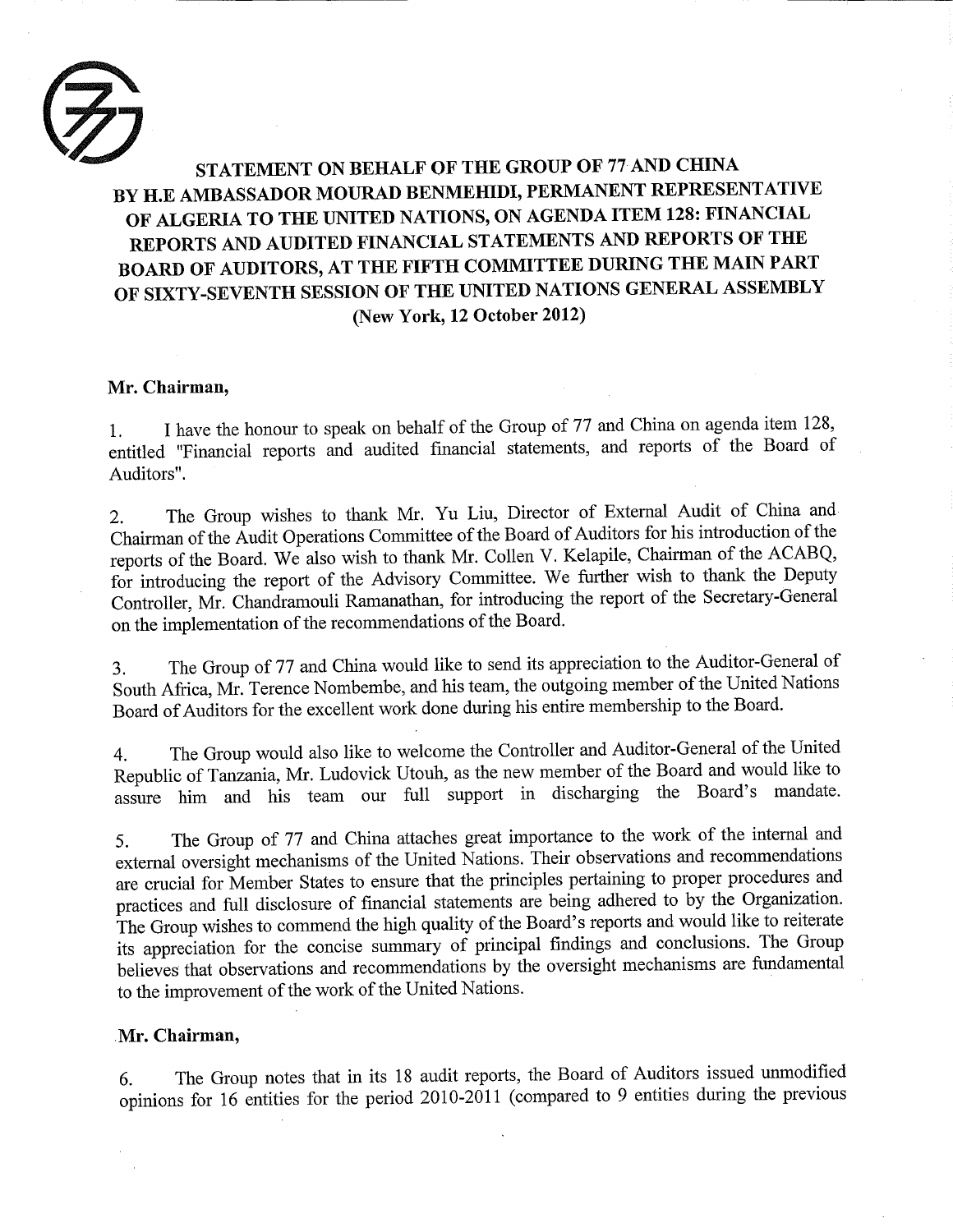period) and modified audit reports with emphasis of matter or other matter paragraphs for 2 entities: UNWRA and UN-WOMEN (compared to 8 entities during the previous period). The Group will scrutinize the current situation of these two entities, as it did for the previous years, so that the General Assembly adopts the proper decisions aiming at having them mitigate the risks due to their current situation.

7. The Group also notes that no entity received a qualified audit opinion for the period under consideration. This positive trend should be kept and even be improved.

8. The Group, in regard to the implementation of Board's recommendations, further notes that of the total of 676 recommendations made up to 31 December 2009 (compared to 623 at the same date in 2007), 437 recommendations or 65% of the previous recommendations had been fully implemented. During the previous period, 59% of the previous recommendations were fully implemented. During the previous period, 28% of the Board's recommendations had been partially implemented compared to 33% for the previous period and only 1% were overtaken by events compared to 5%.

9. Despite this general positive trend, the Group notes with concern an increase from 3% to 6% for the recommendations under implementation.

10. To sharpen the accountability for implementing the Board's recommendations to effectively address the root causes of the problems identified by it, the Group concurs with the Board which stressed the need for the administration to establish a dedicated follow-up mechanism. The Group of 77 and China will requests additional information on what has been done in this regard.

11. Without such a mechanism, the Group is convinced that the Board will continue to note weaknesses and deficiencies in the design and in the consistency of operation of internal controls in important areas such as implementation of IPSAS, financial and asset management, procurement and contract management and performance and financial reporting.

#### Mr. Chairman,

12. With regard to the 4 major business trarisformation projects, namely the new Enterprise Resource Planning System (Umoja), IPSAS, the Capital Master Plan and the Global Field Support Strategy, the Group concurs with the Board that there is a need for a realistic and holistic assessment of the ability of the United Nations to absorb these fundamental changes simultaneously, while continuing to delivering its ongoing mandates. It is also crucial to provide to Member States an end-state vision for each of these projects, together with specific action plans to realize them. The Group will request during the informals for detailed information on the Secretariat concrete proposals for having the respective Steering Committee play the role awaited from them to avoid the current cost overruns of \$430 million for the Capital Master Plan and to accelerate the consolidation of Umoja.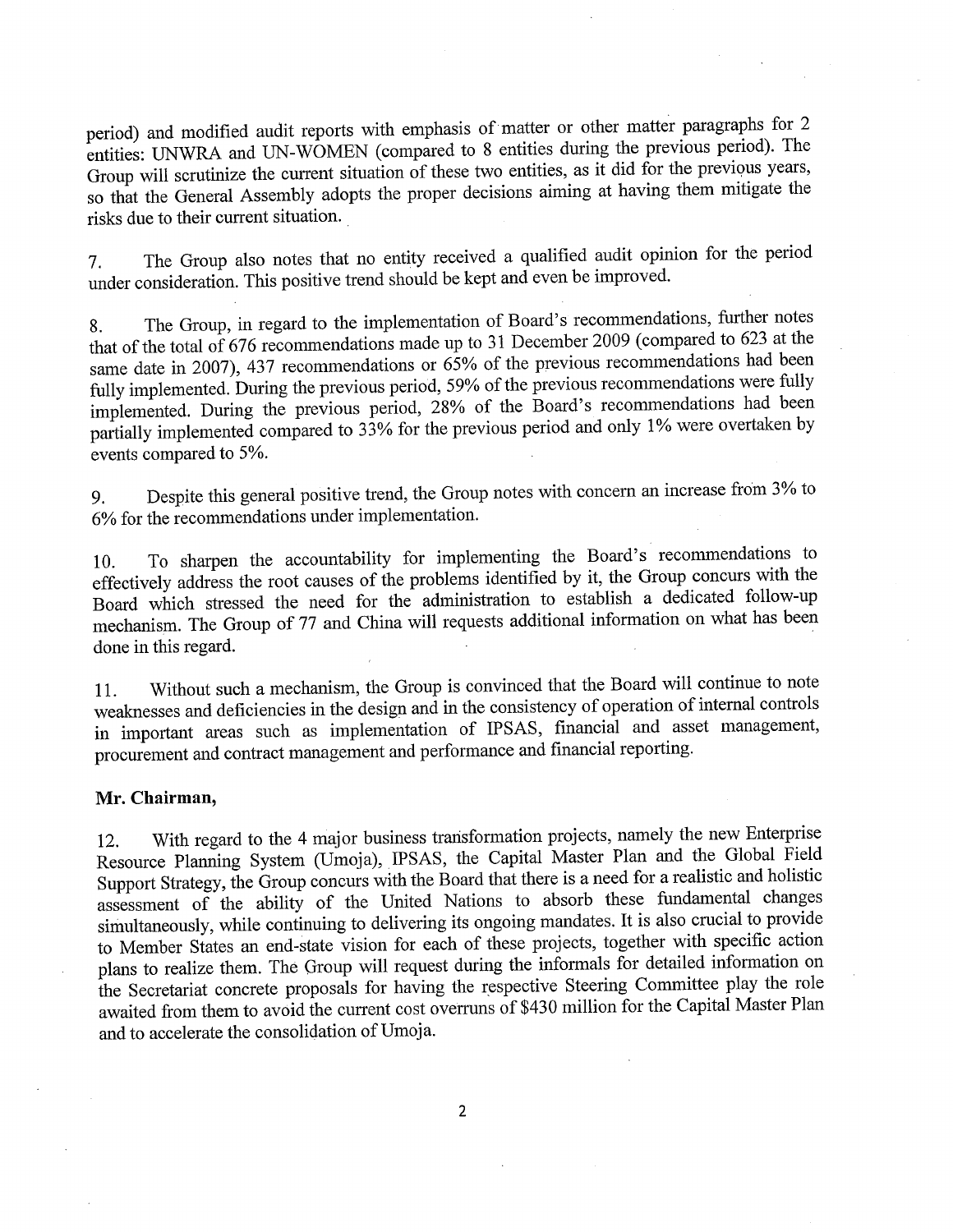13. Concerning after-service health insurance and end-of-service liabilities, the Group concurs with the Board and the ACABQ that United Nations entities might not be in a financial position to fully meet their obligations when end-of-service liabilities fall due and that funding streams for the voluntarily funded entities and activities are less predictable and could pose challenges for the development of binding funding arrangements for future end-of-service liabilities. Such situation will put at serious risk different generations of United Nations retired or nearly retired Staff after long years of dedicated work to contribute worldwide to peace, development and respect of human rights.

14. On the Result-Based Budgeting and Result-Based Management, the Group of 77 and China notes the seriousness of the findings of the Board of Auditors contained in paragraph 156 of its report A/67/5 (Vol. I), specifically:

- the United Nations Secretary-General has not assigned responsibility to a relevant member of his senior management team for a successful implementation of the Result-Based Management methodology despite the clear mandate contained in sections H and I of General Assembly resolution 64/259;
- the United Nations does not effectively align operational work plans with the Organization's strategic goals with, as consequence, the risk that the Organization's resources may not be allocated to activities which address the United Nations core strategic aims;
- the indicators of achievement are not focused on outcomes in any of the cases sampled during the Board's most recent audit and ACABQ in paragraph 38 of its report noted that its own comments, as well as those of the Board of Auditors and those of other oversight bodies have had little impact on how the Result-Based Budgeting framework has been presented over the last three years.

The Group expects clear explanation of the reasons of the postponement by the Secretariat of the implementation of a General Assembly mandate without any report to the same Assembly justifying this attitude of non-respect to the will of the United Nations Member States.

15. Concerning procurement and contract management, the Group concurs with the ACABQ and stresses that this situation is not only carrying significant reputational risk to the Organization but also could lead to a lack of accountability and transparency in procurement process.

16. On Expendable and Non-Expendable Property, the Group of 77 and China recalls its outstanding position and concurs also with both the Board and the ACABQ by noting discrepancies in accounting for Non-Expendable Property.

17. On the issue of internal oversight arrangements, the Group concurs again with both the Board and ACABQ and requests an update of the situation of the establishment of an internal audit service to UNHCR which is creating a risk now because this service is not in conformity with the provisions of paragraphs 9, 10,  $\check{11}$  and 12 of the General Assembly resolution 66/232. This resolution was adopted after protracted negotiations in the Fifth Committee and the Group

 $\overline{3}$